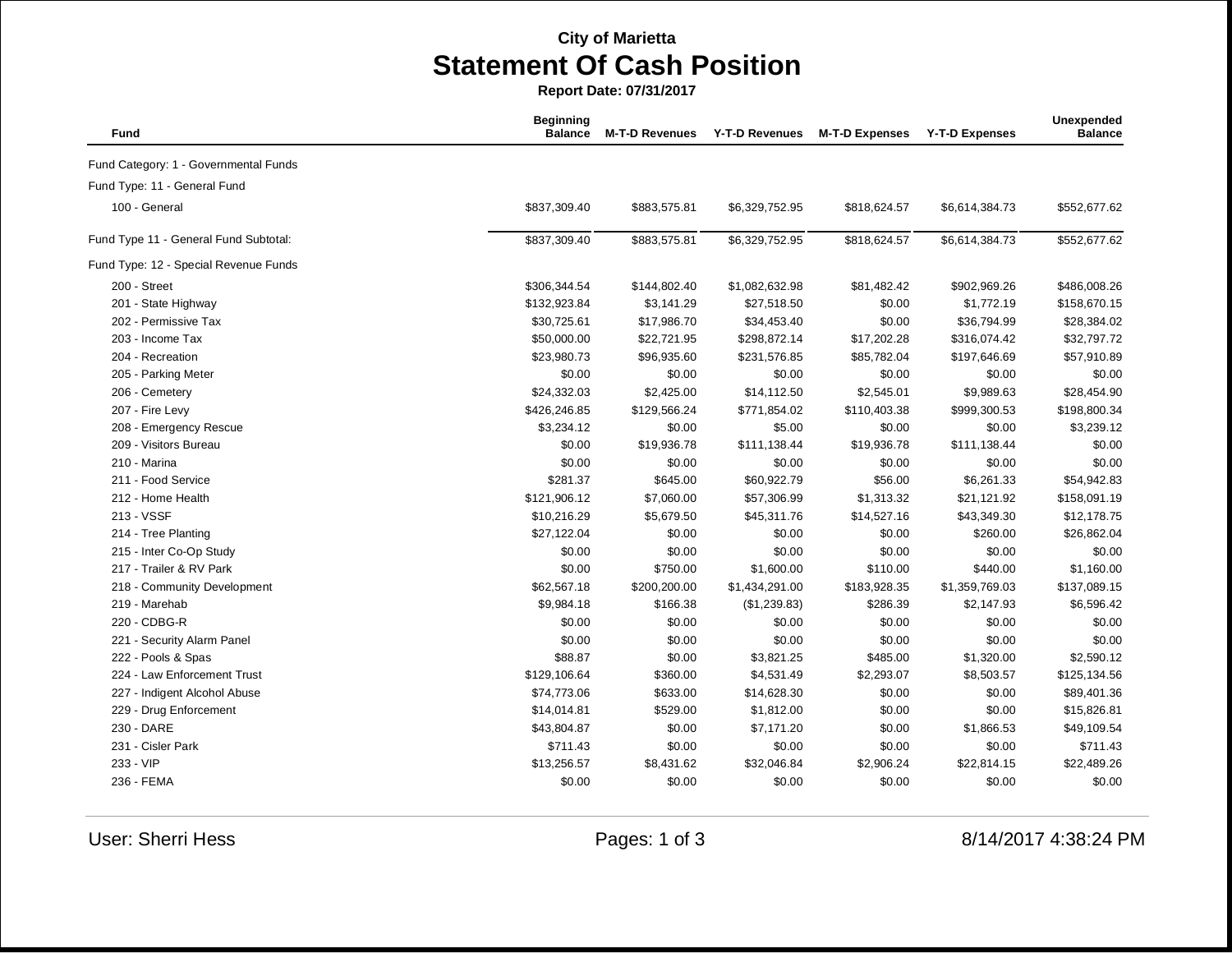## **City of Marietta Statement Of Cash Position**

**Report Date: 07/31/2017**

| Fund                                           | <b>Beginning</b><br><b>Balance</b> | <b>M-T-D Revenues</b> | <b>Y-T-D Revenues</b> | <b>M-T-D Expenses</b> | <b>Y-T-D Expenses</b> | Unexpended<br><b>Balance</b> |
|------------------------------------------------|------------------------------------|-----------------------|-----------------------|-----------------------|-----------------------|------------------------------|
| 239 - Court Computer                           | \$105,927.88                       | \$8,699.04            | \$50,868.55           | \$1,820.35            | \$35,386.84           | \$121,409.59                 |
| 240 - Court Capital                            | \$285,702.77                       | \$22,155.19           | \$123,773.64          | \$4,231.55            | \$37,167.25           | \$372,309.16                 |
| 241 - Utility Line Relocation                  | \$7,571.24                         | \$0.00                | \$0.00                | \$0.00                | \$0.00                | \$7,571.24                   |
| 243 - Domestic Violence                        | \$18,720.35                        | \$0.00                | \$20,957.96           | \$4,028.80            | \$30,216.00           | \$9,462.31                   |
| 246 - Traffic Signals                          | \$0.00                             | \$0.00                | \$0.00                | \$0.00                | \$0.00                | \$0.00                       |
| 249 - Community Corrections                    | \$466.20                           | \$49,479.25           | \$159,432.75          | \$19,008.80           | \$146,044.28          | \$13,854.67                  |
| 250 - Marietta Harbor                          | \$737.95                           | \$0.00                | \$0.00                | \$0.00                | \$0.00                | \$737.95                     |
| 256 - Lazy River                               | \$0.00                             | \$0.00                | \$0.00                | \$0.00                | \$0.00                | \$0.00                       |
| 257 - Gutberlet Armory                         | \$0.00                             | \$0.00                | \$0.00                | \$0.00                | \$0.00                | \$0.00                       |
| 258 - Police Training                          | \$12,204.89                        | \$0.00                | \$0.00                | \$0.00                | \$0.00                | \$12,204.89                  |
| 259 - Home Sewage                              | \$0.00                             | \$0.00                | \$0.00                | \$0.00                | \$0.00                | \$0.00                       |
| 260 - Utility Conservation                     | \$14,254.10                        | \$0.00                | \$0.00                | \$0.00                | \$4,372.00            | \$9,882.10                   |
| 261 - Employee Payroll Reserve                 | \$0.00                             | \$0.00                | \$0.00                | \$0.00                | \$0.00                | \$0.00                       |
| 262 - Local Indigent Drivers                   | \$36,823.97                        | \$0.00                | \$5,896.48            | \$124.85              | \$947.21              | \$41,773.24                  |
| 263 - Recovery-JAG                             | \$0.00                             | \$0.00                | \$0.00                | \$0.00                | \$0.00                | \$0.00                       |
| 264 - Neighborhood Stabilization               | \$0.00                             | \$0.00                | \$0.00                | \$0.00                | \$0.00                | \$0.00                       |
| 265 - Court Security Fund                      | \$1,920.00                         | \$1,030.79            | \$7,030.00            | \$0.00                | \$0.00                | \$8,950.00                   |
| 266 - Court Probation Services                 | \$59,518.42                        | \$12,496.75           | \$100,146.64          | \$8,671.13            | \$77,551.93           | \$82,113.13                  |
| 267 - Court Prob Impr & Incentive              | \$87,199.12                        | \$0.00                | \$77,938.38           | \$11,728.96           | \$65,554.18           | \$99,583.32                  |
| 268 - Integrated Case Mgt Fund                 | \$0.00                             | \$0.00                | \$0.00                | \$0.00                | \$0.00                | \$0.00                       |
| 269 - Parking Lot Fund                         | \$119,658.37                       | \$4,440.00            | \$46,384.75           | \$1,548.83            | \$9,670.17            | \$156,372.95                 |
| 270 - Mtta Comm Center at The Armory           | \$0.01                             | \$500.00              | \$24,220.92           | \$759.62              | \$18,308.44           | \$5,912.49                   |
| Fund Type 12 - Special Revenue Funds Subtotal: | \$2,256,326.42                     | \$760,771.48          | \$4,851,017.69        | \$575,180.33          | \$4,468,758.21        | \$2,638,585.90               |
| Fund Type: 13 - Debt Service Funds             |                                    |                       |                       |                       |                       |                              |
| 300 - Bond & Note                              | \$33,181.48                        | \$0.00                | \$68,865.69           | \$0.00                | \$41,679.00           | \$60,368.17                  |
| Fund Type 13 - Debt Service Funds Subtotal:    | \$33,181.48                        | \$0.00                | \$68,865.69           | \$0.00                | \$41,679.00           | \$60,368.17                  |
| Fund Type: 14 - Capitol Project Funds          |                                    |                       |                       |                       |                       |                              |
| 400 - Capital Improvement                      | \$1,430,575.88                     | \$45,114.42           | \$4,294,189.10        | \$34,755.52           | \$4,747,296.20        | \$977,468.78                 |
| 406 - Water Construction                       | \$0.00                             | \$0.00                | \$0.00                | \$0.00                | \$0.00                | \$0.00                       |
| 410 - Bike Path                                | \$0.00                             | \$0.00                | \$0.00                | \$0.00                | \$0.00                | \$0.00                       |
| 415 - Access Road                              | \$3,639.00                         | \$0.00                | \$0.00                | \$0.00                | \$0.00                | \$3,639.00                   |
| 416 - St Rt 7 TIF                              | \$0.00                             | \$0.00                | \$0.00                | \$0.00                | \$0.00                | \$0.00                       |
| 418 - WW Facilities Up-Grade                   | \$98.312.74                        | \$59,532.75           | \$433,244.01          | \$37,000.84           | \$364,738.16          | \$166,818.59                 |
| 419 - Aquatic Center                           | \$0.00                             | \$0.00                | \$0.00                | \$0.00                | \$0.00                | \$0.00                       |